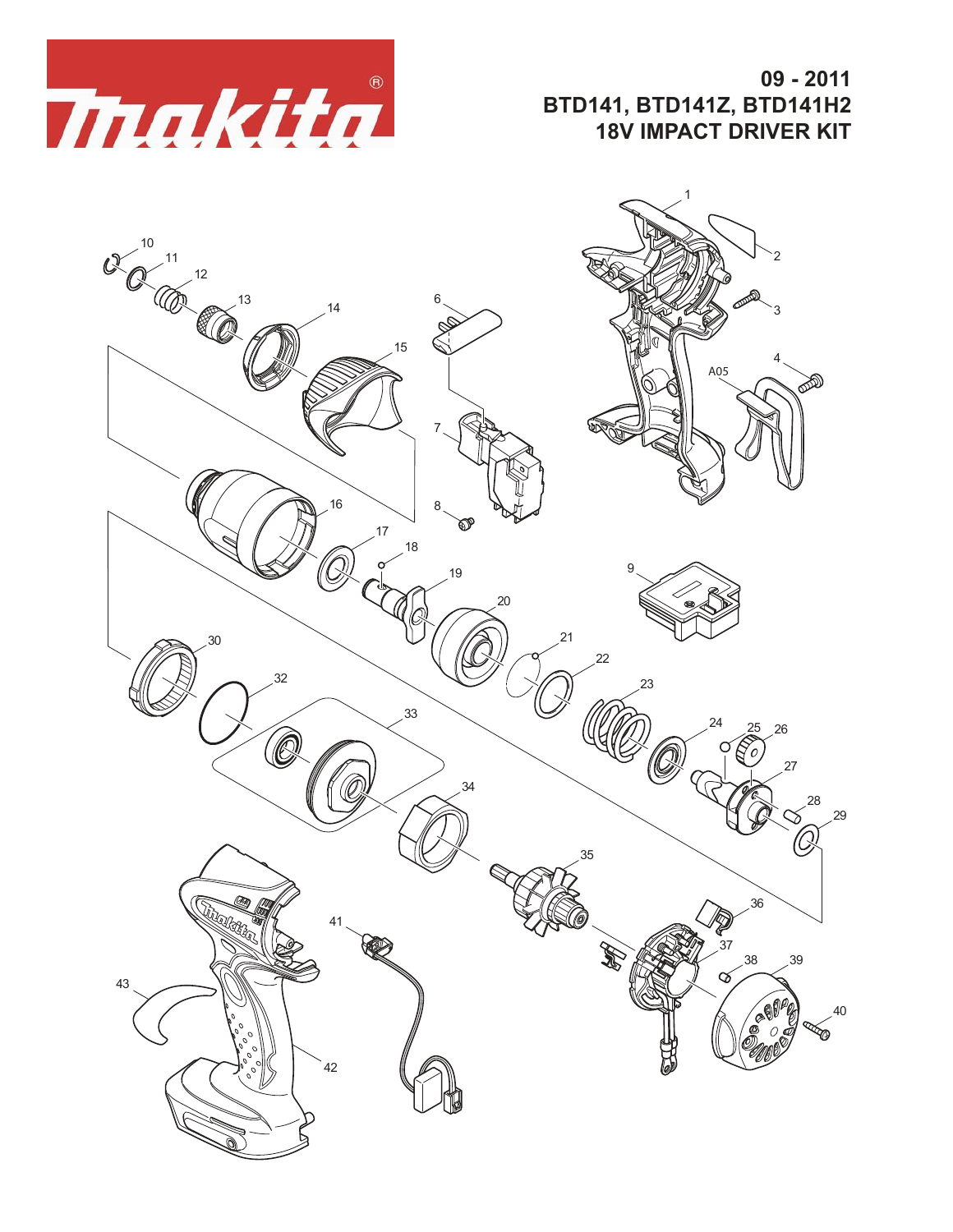|                  | Item N Type         | Sub  | Part No              | <b>Description</b>                                | Qty              | Unit       |
|------------------|---------------------|------|----------------------|---------------------------------------------------|------------------|------------|
| $\overline{1}$   | 1                   |      | 188127-7             | HOUSING SET(BLUE) (BTD141, BTD141H2)              | 1                | <b>SET</b> |
|                  | 1                   |      | 188239-6             | HOUSING SET(WHITE) (BTD141HW)                     | 1                | <b>SET</b> |
|                  | 2                   |      | 188691-8             | <b>HOUSING SET(BLUE)</b>                          | 1                | <b>SET</b> |
|                  | 3                   |      | 187075-7             | <b>HOUSING SET(BLUE)</b>                          | $\mathbf{1}$     | <b>SET</b> |
| 3                | $\mathbf{1}$        |      | 266130-9             | TAPPING SCREW BIND PT 3X16                        | 8                | PC.        |
|                  | 2                   |      | 266429-2             | <b>TAPPING SCREW 3X16</b>                         | 8                | PC.        |
| 4                |                     |      | 251314-2             | $(+)$ SCREW M4X12 (F/HOOK)                        | $\mathbf{1}$     | PC.        |
| 6                |                     |      | 419041-9             | F/R CHANGE LEVER                                  | $\mathbf{1}$     | PC.        |
| $\boldsymbol{7}$ |                     |      | 650564-0             | SWITCH TG553FSB-1                                 | $\mathbf{1}$     | PC.        |
| 8                |                     |      | 652045-0             | (+) P.H. SCREW M3.5X5                             | $\overline{c}$   | PC.        |
| 9                | 1                   |      | 643812-4             | TERMINAL, BLACK                                   | $\mathbf{1}$     | PC.        |
|                  | 2                   |      | 643844-1             | TERMINAL, YELLOW                                  | $\mathbf{1}$     | PC.        |
| 10               |                     |      | 231951-8             | RING SPRING 11                                    | $\mathbf{1}$     | PC.        |
| 11               |                     |      | 267085-1             | FLAT WASHER 12                                    | $\mathbf{1}$     | PC.        |
| 12               |                     |      | 233005-7             | <b>COMPRESSION SPRING 13</b>                      | $\mathbf{1}$     | PC.        |
| 13               |                     |      | 324871-4             | <b>SLEEVE</b>                                     | 1                | PC.        |
| 14               | 1                   |      | 424015-7             | <b>BUMPER</b>                                     | $\mathbf{1}$     | PC.        |
|                  | $\overline{c}$      |      | 424369-2             | <b>BUMPER</b>                                     | $\mathbf{1}$     | PC.        |
| 15               | $\mathbf{1}$        |      | $^\star$<br>450585-0 | <b>HAMMER CASE COVER</b>                          | 1                | PC.        |
|                  | 2                   |      | 452409-6             | <b>HAMMER CASE COVER</b>                          | $\mathbf{1}$     | PC.        |
| 16               |                     |      | 154590-6             | <b>HAMMER CASE COM</b>                            | $\mathbf{1}$     | PC.        |
| 17               |                     |      | 261108-7             | <b>NYLON WASHER 14</b>                            | $\mathbf{1}$     | PC.        |
| 18               | 1                   |      | 216001-0             | STEEL BALL 3.5                                    | $\overline{c}$   | PC.        |
|                  | $\overline{2}$      |      | 216040-0             | STEEL BALL 3.5                                    | $\overline{2}$   | PC.        |
| 19               |                     |      | 324870-6             | ANVIL M                                           | $\mathbf{1}$     | PC.        |
| 20               |                     |      | 324583-9             | <b>HAMMER</b>                                     | $\mathbf{1}$     | PC.        |
| 21               | 1                   |      | 216001-0             | STEEL BALL 3.5                                    | 24               | PC.        |
|                  | $\boldsymbol{2}$    |      | 216040-0             | STEEL BALL 3.5                                    | 24               | PC.        |
| 22               |                     |      | 267175-0             | FLAT WASHER 24                                    | 1                | PC.        |
| 23               |                     |      | 233430-2             | <b>COMPRESSION SPRING 24</b>                      | $\mathbf{1}$     | PC.        |
| 24               |                     |      | 267766-7             | <b>CUP WASHER 14</b>                              | $\mathbf{1}$     | PC.        |
| 25               |                     |      | 216011-7             |                                                   | $\overline{c}$   | PC.        |
|                  | 1<br>$\overline{2}$ |      | 216041-8             | STEEL BALL 5.6<br>STEEL BALL 5.6                  | $\overline{c}$   | PC.        |
| 26               |                     |      | 226336-1             | SPUR GEAR 22                                      | $\overline{2}$   | PC.        |
| 27               |                     |      | 324552-0             | <b>SPINDLE</b>                                    | $\mathbf{1}$     | PC.        |
| 28               |                     |      |                      | PIN <sub>5</sub>                                  | $\overline{c}$   | PC.        |
| 29               |                     |      | 256253-1<br>267212-0 | <b>FLAT WASHER 12</b>                             | $\mathbf{1}$     | PC.        |
| $30\,$           |                     |      | 227150-8             | <b>INTERNAL GEAR 51</b>                           | $\mathbf{1}$     | PC.        |
| 32               |                     |      |                      | O RING 40                                         | 1                | PC.        |
| 33               |                     |      | 213507-9<br>154769-9 | BEARING BOX COM (INCLUDED ITEM 31)                | $\mathbf{1}$     | PC.        |
| 34               |                     |      | 638396-5             | YORK UNIT                                         | $\mathbf{1}$     | PC.        |
| 35               |                     |      | 619172-6             |                                                   | 1                | PC.        |
|                  | 1                   |      |                      | ARMATURE - N/L/A                                  | 1                | PC.        |
|                  | 2                   |      | 619247-1             | <b>ARMATURE</b>                                   | 1                | PC.        |
|                  | 3                   |      | 619372-8             | <b>ARMATURE</b>                                   |                  |            |
| 36               | 1                   |      | 194427-5             | CARBON BRUSH CB-440, 2PCS/SET, W/O ORIGIN - N/L/A | 1                | <b>SET</b> |
|                  | $\overline{2}$      |      | 195021-6             | CARBON BRUSH CB-440 2PC/SET, W/ ORIGIN            | 1                | <b>SET</b> |
| 37               |                     |      | 638387-6             | <b>BRUSH HOLDER COM</b>                           | $\mathbf{1}$     | PC.        |
|                  |                     | INC. | 231696-8             | <b>TORSION SPRING R</b>                           | $\overline{c}$   | PC.        |
|                  |                     | INC. | 231697-6             | <b>TORSION SPRING L</b>                           | $\overline{c}$   | PC.        |
| 38               |                     |      | 263032-0             | <b>RUBBER PIN 4</b>                               | $\overline{c}$   | PC.        |
| 39               |                     |      | 418981-8             | REAR COVER (BTD141, BTD141H2)                     | $\mathbf{1}$     | PC.        |
| 39               |                     |      | 418982-6             | REAR COVER (BTD141HW)                             | 1                | PC.        |
| 40               | $\mathbf{1}$        |      | 266130-9             | TAPPING SCREW BIND PT 3X16                        | $\overline{c}$   | PC.        |
|                  | $\overline{2}$      |      | 266429-2             | <b>TAPPING SCREW 3X16</b>                         | $\boldsymbol{2}$ | PC.        |
| 41               |                     |      | 631792-6             | <b>LIGHT CIRCUIT</b>                              | $\mathbf{1}$     | PC.        |
| 43               |                     |      | 810292-1             | <b>CAUTION LABEL</b>                              | $\mathbf{1}$     | PC.        |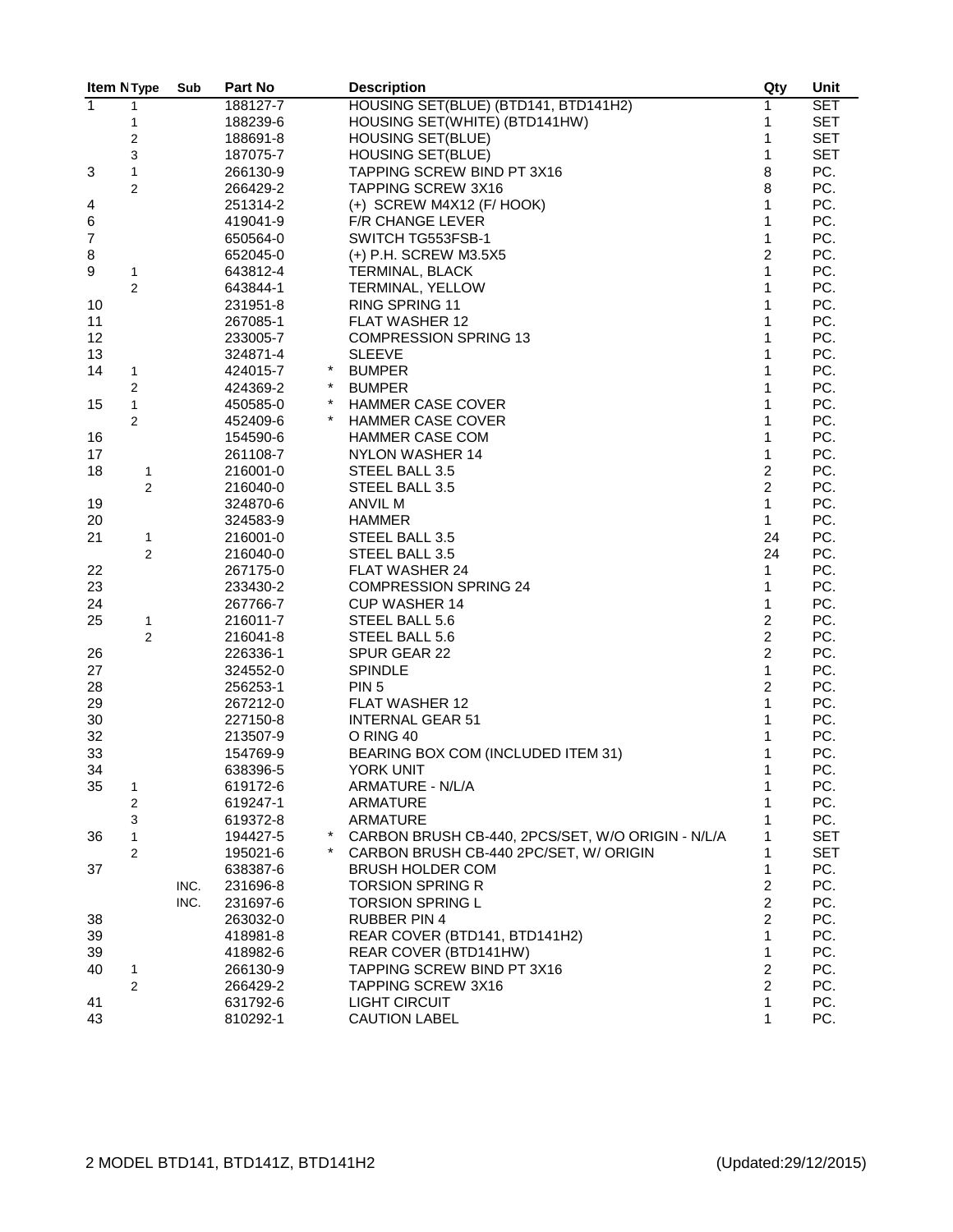| <b>ACCESSPROES</b> |      |                     | - See catalogue or visit www.makita.ca for more optional accessories - |                                                      |   |     |  |
|--------------------|------|---------------------|------------------------------------------------------------------------|------------------------------------------------------|---|-----|--|
| A01                |      | DC18RA              |                                                                        | CHARGER DC18RA F/BL1830 (BTD141, BTD141Z)            |   | PC. |  |
|                    | 2    | DC <sub>18</sub> RC |                                                                        | CHARGER DC18RC (BTD141, BTD141Z)                     |   | PC. |  |
|                    |      | DC <sub>18</sub> SD |                                                                        | CHARGER DC18SD (BTD141H2)                            |   | PC. |  |
|                    |      | DC18RAKIT           |                                                                        | CHARGER DC18RA + BATTERY BL1830                      |   | SET |  |
|                    |      | DC18SE              |                                                                        | AUTOMOTIVE CHARGER DC18SE                            |   | PC. |  |
|                    |      | DC24SC              |                                                                        | CHARGER F/7.2-24V, 1.3-3.3AH                         |   | PC. |  |
| A02                |      | 824812-5            |                                                                        | PLASTIC CARRYING CASE (BLOW MOLD)                    |   | PC. |  |
|                    | INC. | 163455-1            |                                                                        | <b>METAL LATCH</b>                                   |   | PC. |  |
|                    |      | 824753-5            |                                                                        | PLASTIC CARRYING CASE (OPTIONAL)                     |   | PC. |  |
|                    | INC. | 324207-7            |                                                                        | <b>SHAFT</b>                                         |   | PC. |  |
|                    | INC. | 413098-2            |                                                                        | <b>PLATE</b>                                         | 4 | PC. |  |
|                    | INC. | 417724-5            |                                                                        | LATCH                                                |   | PC. |  |
|                    | INC. | 419215-2A           |                                                                        | PLASTIC CASE LID, TAB TYPE                           |   | PC. |  |
|                    | INC. | 419216-0            |                                                                        | <b>HANDLE</b>                                        |   | PC. |  |
| A03                |      | 450128-8            |                                                                        | <b>BATTERY COVER</b>                                 |   | PC. |  |
| A04                |      | 194205-3            |                                                                        | 18V LI-ION BATTERY BL1830 (BTD141)                   |   | PC. |  |
|                    |      | 194230-4            |                                                                        | 18V LI-ION BATTERY BL1830 (2/PK)                     |   | SET |  |
|                    |      | 194309-1            |                                                                        | 18V LI-ION BATTERY BL1815 (BTD141H, BTD141HW)        |   | PC. |  |
|                    |      | 194428-3            |                                                                        | 18V LI-ION BATTERY BL1815 (2/PK)                     | 2 | SET |  |
| A05                |      | 324705-1            |                                                                        | HOOK F/ BL1430, BL1830                               |   | PC. |  |
|                    | 2    | 346449-3            | *                                                                      | <b>HOOK F/14.4V, 18V</b>                             |   | PC. |  |
|                    |      | 346034-2            |                                                                        | HOOK F/BL1415, BL1815 (BTD141H2 SE until March 2013) |   | PC. |  |
|                    | 2    | 346449-3            |                                                                        | HOOK F/14.4V. 18V (BTD141H2 SE From April 2013)      |   | PC. |  |
|                    |      |                     |                                                                        |                                                      |   |     |  |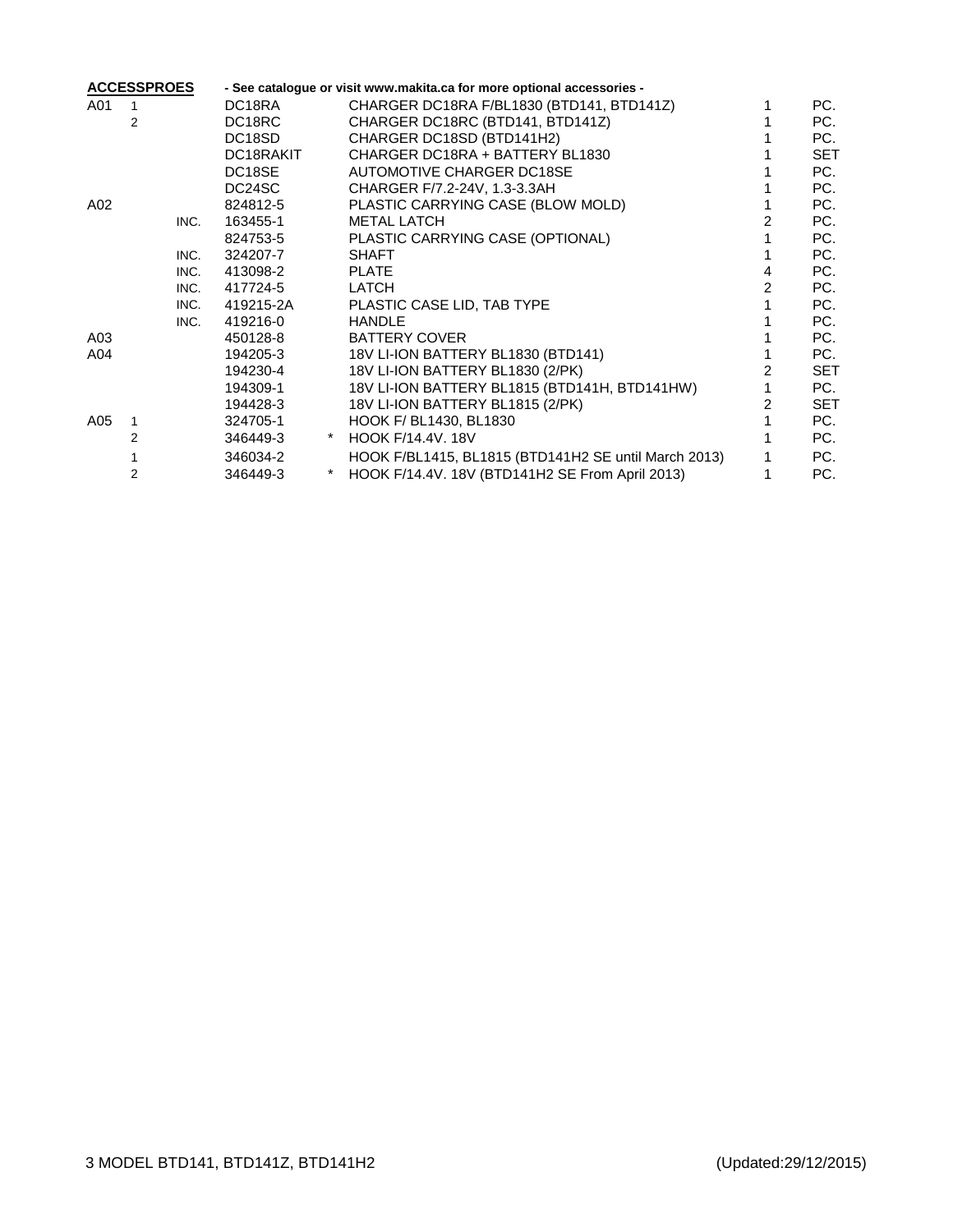## **SERVICE CHANGES**

## **1. Changes on Hammer Case Cover and Bumper**

| Item No. | <b>Description</b> | Type 1   | Type 2   |  |  |
|----------|--------------------|----------|----------|--|--|
| 14       | <b>Bumper</b>      | 424015-7 | 424369-2 |  |  |
| 115      | Hammer Case Cover  | 450585-0 | 452409-6 |  |  |
|          |                    |          |          |  |  |

Above parts are completely interchangeable as a set.

Type1: Bumper is hooked with the grooves of Hammer case.

Type2: Bumper is hooked with the protrusions of Hammer case cover as illustrated below.



Hammer case cover

Groove of Bumper for hooking the protrusions of Hammer case cover

## **2. Changes How to Assemble Carbon Brushes**

| Item No. | <b>IDescription</b>  | Tvpe 1                     | Type 2   |
|----------|----------------------|----------------------------|----------|
|          |                      | 194427-5                   | 195021-6 |
| 36       | <b>ICarbon Brush</b> | (W/O ORIGIN)<br>(W/ORIGIN) |          |

Do not protrude the pigtails of Carbon brushes from the specific spaces. Refer to the following illustration.